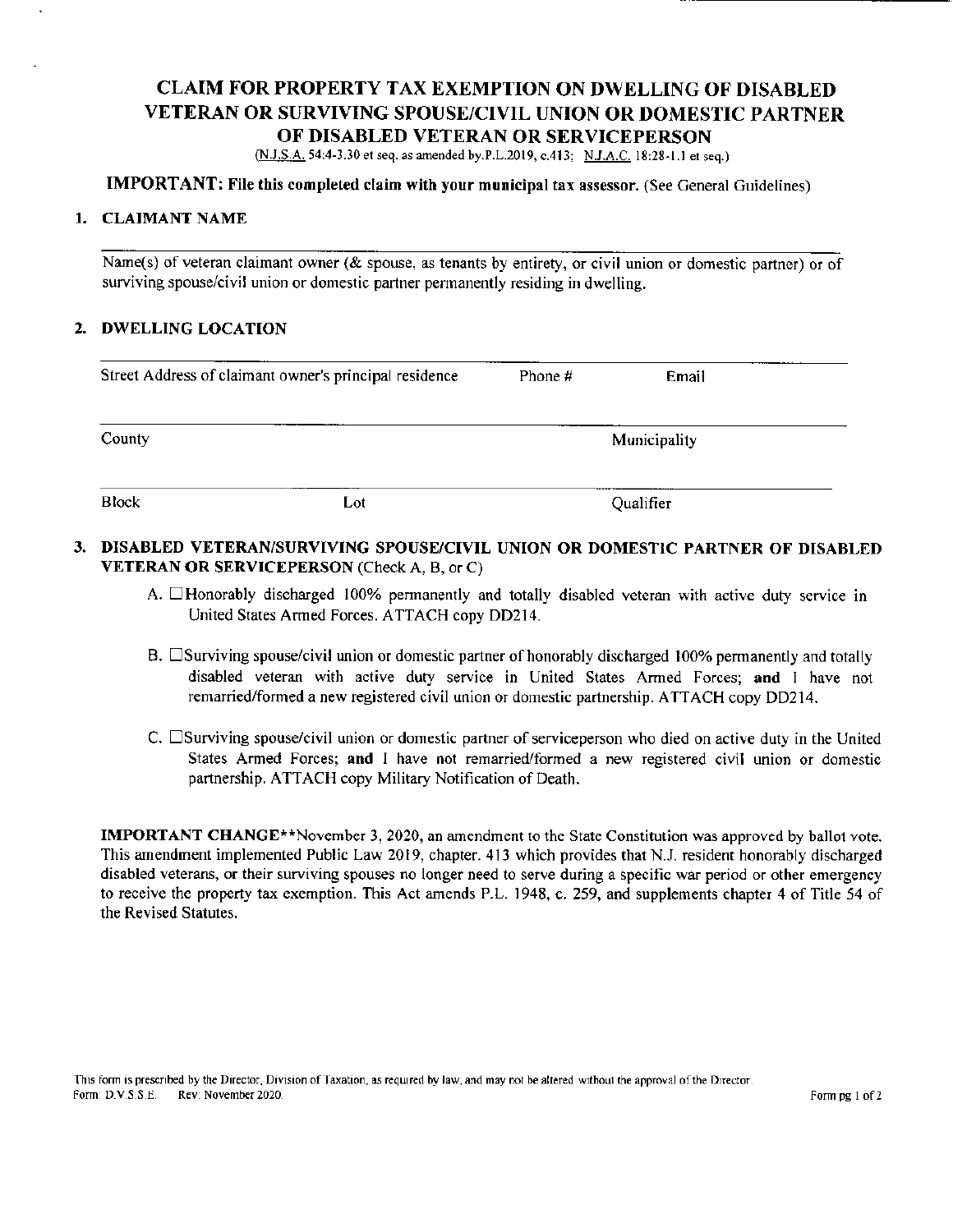### 4. DISABILITY (Complete A and check B or C)

- A.  $\Box$ Date V.A. determined veteran 100% permanently and totally disabled\_\_\_\_\_\_\_\_\_\_\_\_\_\_\_\_\_\_\_\_\_.
- B. Service-connected disability declared to be a total or 100% permanent disability, and not so evaluated solely because of hospitalization or surgery and recuperation. sustained through enemy action, or accident, or resulting from disease contracted while in such service.
- C.  $\square$  Service-connected disability rated unemployable with payment of 100% and stated to be totally and permanently disabling.

#### 5. OWNERSHIP & OCCUPANCY (Complete A, or B as applicable and C)

- A.  $\Box$  (my spouse/civil union partner & I, as tenants by entirety), solely own or hold legal title to the above dwelling house.
- B. OPartial owners: I ( as joint tenant/tenant in common) own  $\%$ . Grantee( buyer) name per deed. Deed Date
- $C.$   $\Box$  The dwelling house is One-Family and I occupy all of it as my principal residence. OR the dwelling house is Multi-Unit and I occupy \_\_\_\_\_% as my principal residence.

### 6. CITIZEN & RESIDENT (Complete A or B)

- A.  $\Box$  As of  $\Box$  insert date month/day/year), I, the above named veteran claimant was <sup>a</sup> legal or domiciliary resident of New Jersey.
- $B. \Box$  As of insert date month/day/year), I, the above named surviving spouse/civil union or domestic partner claimant was a legal or domiciliary resident of New Jersey; and My deceased veteran or serviceperson spouse/civil union or domestic partner was a resident of New Jersey at death.

<sup>I</sup> certify the above declarations are true to the best of my knowledge and belief and understand they will be considered as if made under oath and subject to penalties for perjury if falsified.

| Signature of claimant |     |           | Date     |            |
|-----------------------|-----|-----------|----------|------------|
| USE ONLY - Block      | Lot | Qualifier | Approved | Disallowed |
| Assessor              |     | Date      |          |            |

This form is prescribed by the Director. Division of Taxation, as required by law, and may not be altered without the approval of the Director. Form: D.V.S.S.E. Rev: November 2020. Form pg 1 of 2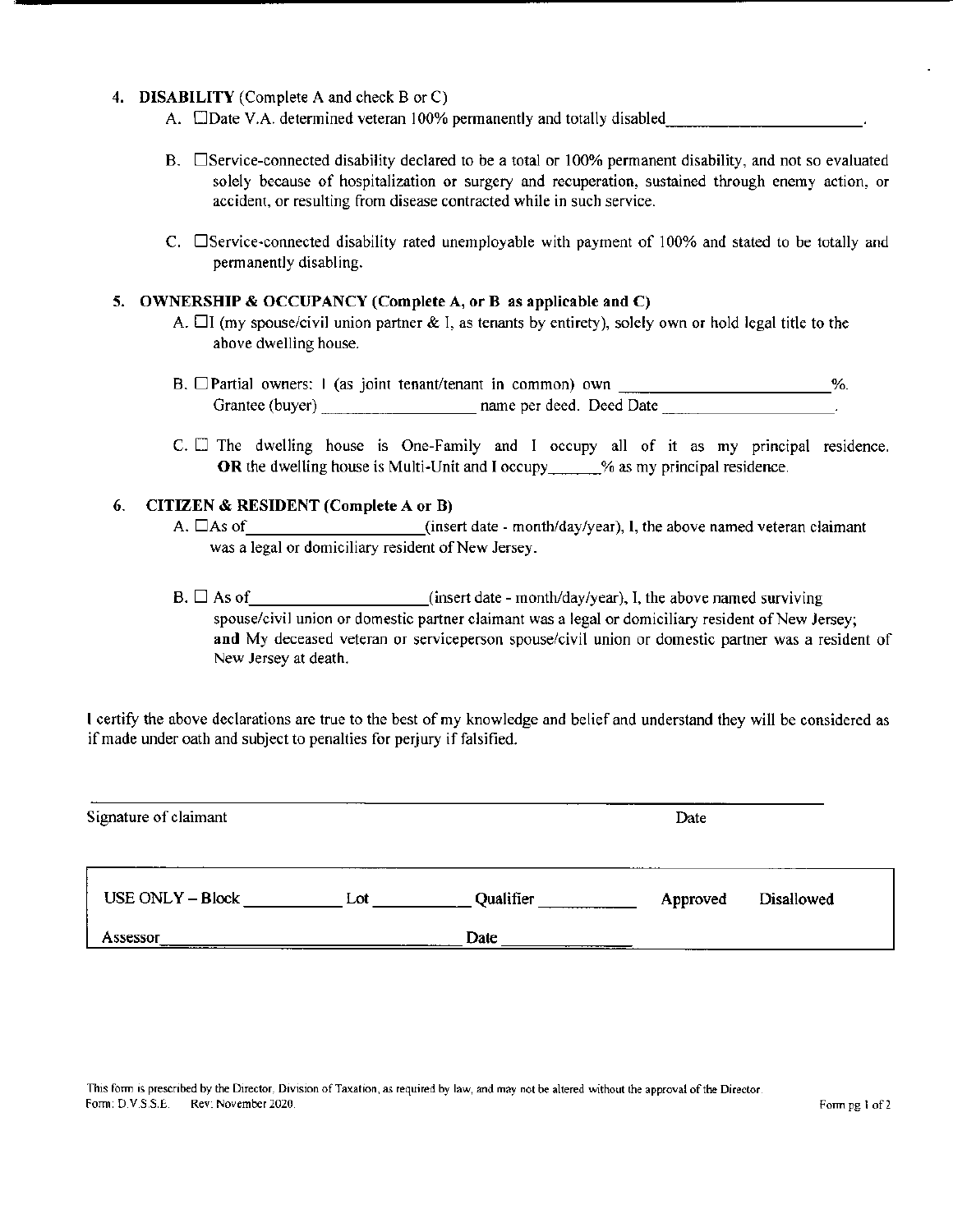# GENERAL GUIDELINES

## APPLICATION FILING PERIOD

File this form with the municipal tax assessor at any time during the tax year. Partial or prorated exemption is permitted for the remainder of any taxable year from the date ownership or title to the dwelling house is acquired provided all other eligibility requirements are met. For example, where application is filed on June 1st of the tax year for exemption on a dwelling house acquired on February 14th of the tax year, the assessed value is to be prorated for taxation purposes so that 44/365th's of the total assessment would be taxable and 321/365th's would be exempt.

## ELIGIBILITY REQUIREMENTS

- A. Disabled Veteran Claimant (must meet all 5 requirements)
	- 1. have had active duty service in United States Armed Forces and been honorably discharged;
	- 2. have a United States Veterans Administration aka U.S. Department of Veterans Affairs certification of serviceconnected disability as described under #4 on front of this DVSSE Claim;
	- 3. wholly or partially own or hold legal title to the dwelling house for which exemption is claimed;
	- 4. occupy the dwelling house as the principal residence;<br>5. be a legal or domiciliary resident of New Jersey.
	- be a legal or domiciliary resident of New Jersey.
- B. Surviving Spouse/Civil Union or Domestic Partner Claimant (must meet all 6 requirements)
	- document that the deceased veteran or serviceperson was a legal or domiciliary resident of New Jersey at death who had active duty service in the United States Armed Forces and who was honorably discharged or who died on active duty;
	- 2. document that the deceased veteran had V. A. certified service-connected disability;
	- 3. not have remarried/formed a new registered civil union or domestic partnership;
	- 4. wholly or partially own or hold legal title to the claimed dwelling house;
	- 5. occupy the dwelling house as the principal residence;
	- 6. be <sup>a</sup> legal or domiciliary resident of New Jersey.
- \*\*NOTE Claimants must inform the assessor of any change in status which may affect their continued entitlement to the exemption.

**DWELLING HOUSE & CURTILAGE DEFINED** - Dwelling house means any one-family building or structure or unit in <sup>a</sup> horizontal property regime or condominium or multiple- family building or structure on that portion occupied by the claimant as his legal residence including any outhouses or appurtenances used for the dwelling's fair enjoyment. Curtilage means the enclosed space of ground and buildings immediately surrounding the dwelling house and enjoyed with it for its more convenient occupation.

DISABILITY DEFINED - means a service-connected disability as described under #4 on front of this claim and certified as such by the United States Veterans Administration aka U.S. Department of Veterans Affairs.

VETERAN DEFINED - means any New Jersey citizen and resident honorably discharged from active duty service in the United States Armed Forces. For assistance in documenting veterans' status, contact the NJ Department of Military and Veterans Affairs at (609) 530-6958 or (609) 530-6854. The United States Veterans Administration aka U.S. Department of Veterans Affairs can be reached at 1-800-827-1000.